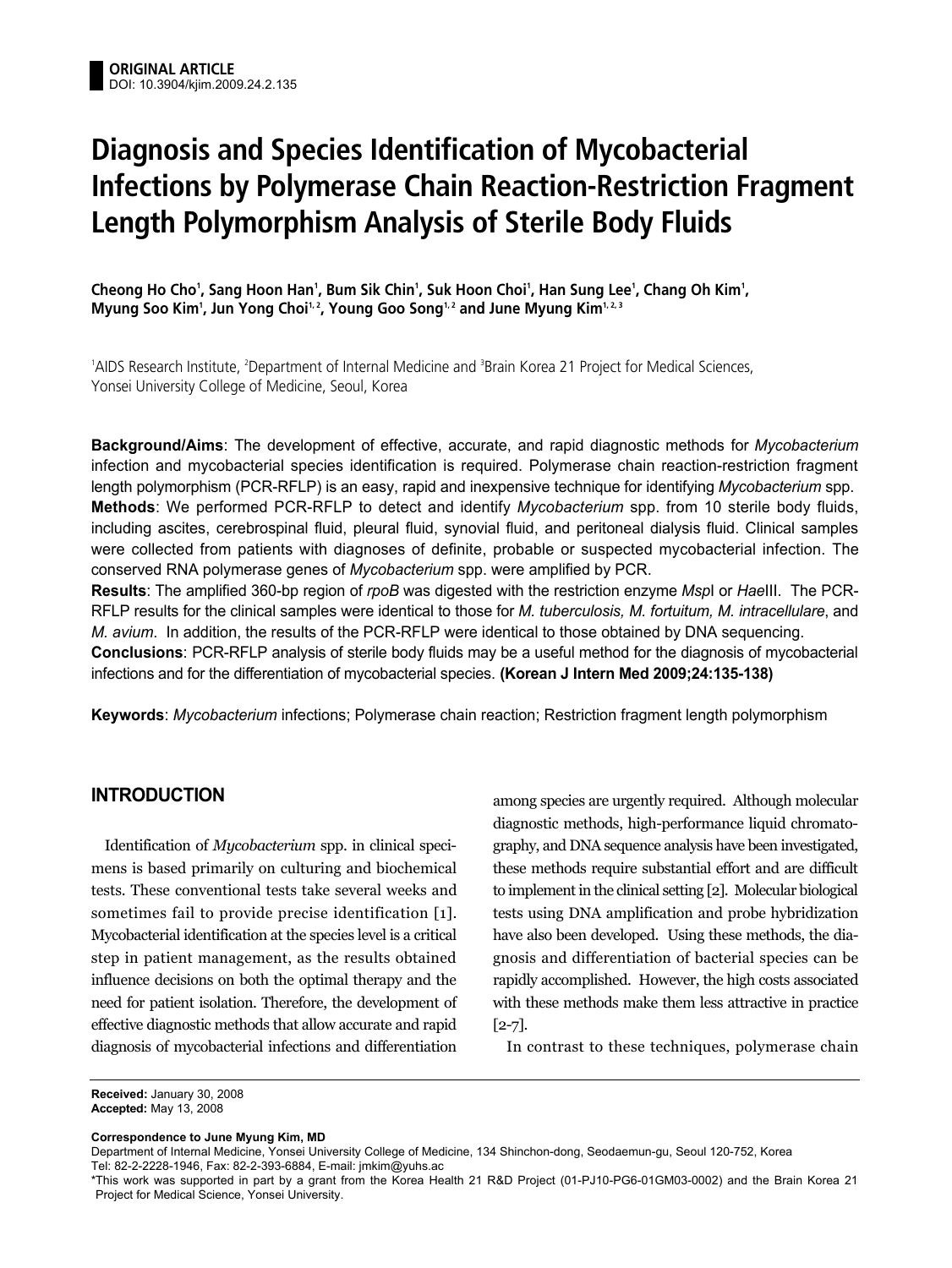| Clinical diagnosis | <b>Specimens</b>             | Culture                  | <b>Biopsy</b>                 | <b>PCR-RFLP</b>   | Sequencing        |
|--------------------|------------------------------|--------------------------|-------------------------------|-------------------|-------------------|
| Definite TB        | Synovial fluid               | M. tuberculosis          | Not done                      | M. tuberculosis   | M. tuberculosis   |
| <b>NTMI</b>        | Pleural fluid                | Atypical<br>mycobacteria | Not done                      | M. avium          | M. avium          |
| Probable TB        | <b>Pleural fluid</b>         | No growth                | Granulomatous<br>inflammation | M. tuberculosis   | M. tuberculosis   |
| Suspected TB       | Cerebrospinal fluid          | No growth                | Not done                      | M. tuberculosis   | M. tuberculosis   |
| <b>NTMI</b>        | Peritoneal<br>dialysis fluid | M. fortuitum             | Not done                      | M. fortuitum      | M. fortuitum      |
| NTMI               | Cerebrospinal fluid          | M. avium                 | Not done                      | M. avium          | M. avium          |
| <b>NTMI</b>        | <b>Pleural fluid</b>         | Atypical<br>mycobacteria | Granulomatous<br>inflammation | M. intracellulare | M. intracellulare |
| Probable TB        | <b>Ascites</b>               | No growth                | Granulomatous<br>inflammation | M. tuberculosis   | M. tuberculosis   |
| Suspected TB       | <b>Pleural fluid</b>         | No growth                | Not done                      | M. tuberculosis   | M. tuberculosis   |
| <b>NTMI</b>        | Synovial fluid               | Atypical<br>mycobacteria | Not done                      | M. fortuitum      | M. fortuitum      |

**Table 1. Results of the culture, biopsy, PCR-RFLP, and sequencing analyses of sterile body fluids from patients**

TB, tuberculosis; NTMI, non-tuberculous mycobacterial infection.

reaction-restriction fragment length polymorphism (PCR-RFLP) offers an easy, rapid, and inexpensive way to identify *Mycobacterium* spp [7,8]. Therefore, we attempted to diagnose mycobacterial infections at the early clinical stages and to differentiate between *Mycobacterium* species using PCR-RFLP.

## **METHODS**

In the present study, we performed PCR-RFLP to detect and identify *Mycobacterium* spp. in sterile body fluids, including ascites, cerebrospinal fluid, pleural fluid, synovial fluid, and continuous ambulatory peritoneal dialysis (CAPD) fluid. Clinical samples were collected from patients who were diagnosed with mycobacterial infections. A definite tuberculosis (TB) case was defined as a positive result for *M. tuberculosis* on culture testing. A probable TB case was defined as a positive result in an acid-fast bacilli (AFB) smear, chronic granulomatous inflammation seen on histopathology, and/or other positive findings consistent with TB (*i.e.*, a high level of adenosine deaminase or a positive TB PCR result for appropriate samples). A suspected TB case was defined as having typical TB findings by radiology or clinical features of TB, and showing improvement after treatment. A nontuberculous mycobacterial infection (NTMI) was defined as repeatedly positive results for non-tuberculous mycobacteria and clinical features associated with mycobacterial infection.

Between May, 2001 and July, 2003, sterile specimens from synovial fluid  $(n=2)$ , CAPD fluid  $(n=1)$ , ascites  $(n=1)$ , pleural fluid ( $n=4$ ), and cerebrospinal fluid ( $n=2$ ) were obtained. The clinical diagnoses of those patients were: definite TB  $(n=1)$ ; probable TB  $(n=3)$ ; suspected TB  $(n=1)$ ; and NTMI  $(n=5)$ .

An aliquot (5-20 mL) of each specimen was centrifuged at 14,000 rpm for 5 min and the supernatant was used for bacterial DNA extraction. Bacterial genomic DNA was extracted from clinical specimens using the DNeasy Tissue Kit (Qiagen, Hilden, Germany). The 360-bp *rpoB* gene was amplified by PCR using the following primers: forward, 5'-TCAAGGAGAAGCGCTACGA-3'; and reverse, 5'-GGATGTTGATCAGGGTCTGC-3'. The PCR consisted of 35 cycles of preheating at 94˚C for 5 minutes, denaturation at 94˚C for 1 minute, annealing at 60˚C for 1 minute, and extension at 72˚C for 1 minute, followed by a final extension step of 72˚C for 7 minutes. The 360-bp amplified product of *rpoB* was detected by 2.5% agarose gel electrophoresis; the gel samples included a 100-bp DNA ladder, a negative control (distilled water), and a positive control (360-bp amplified product of *rpoB* of *M. tuberculosis*). The amplified products were digested separately with *Msp*I (Boehringer Mannheim Biochemicals, Mannheim, Germany) and *Hae*III (Boehringer Mannheim Biochemicals) at 37˚C for 2 hours. The digested products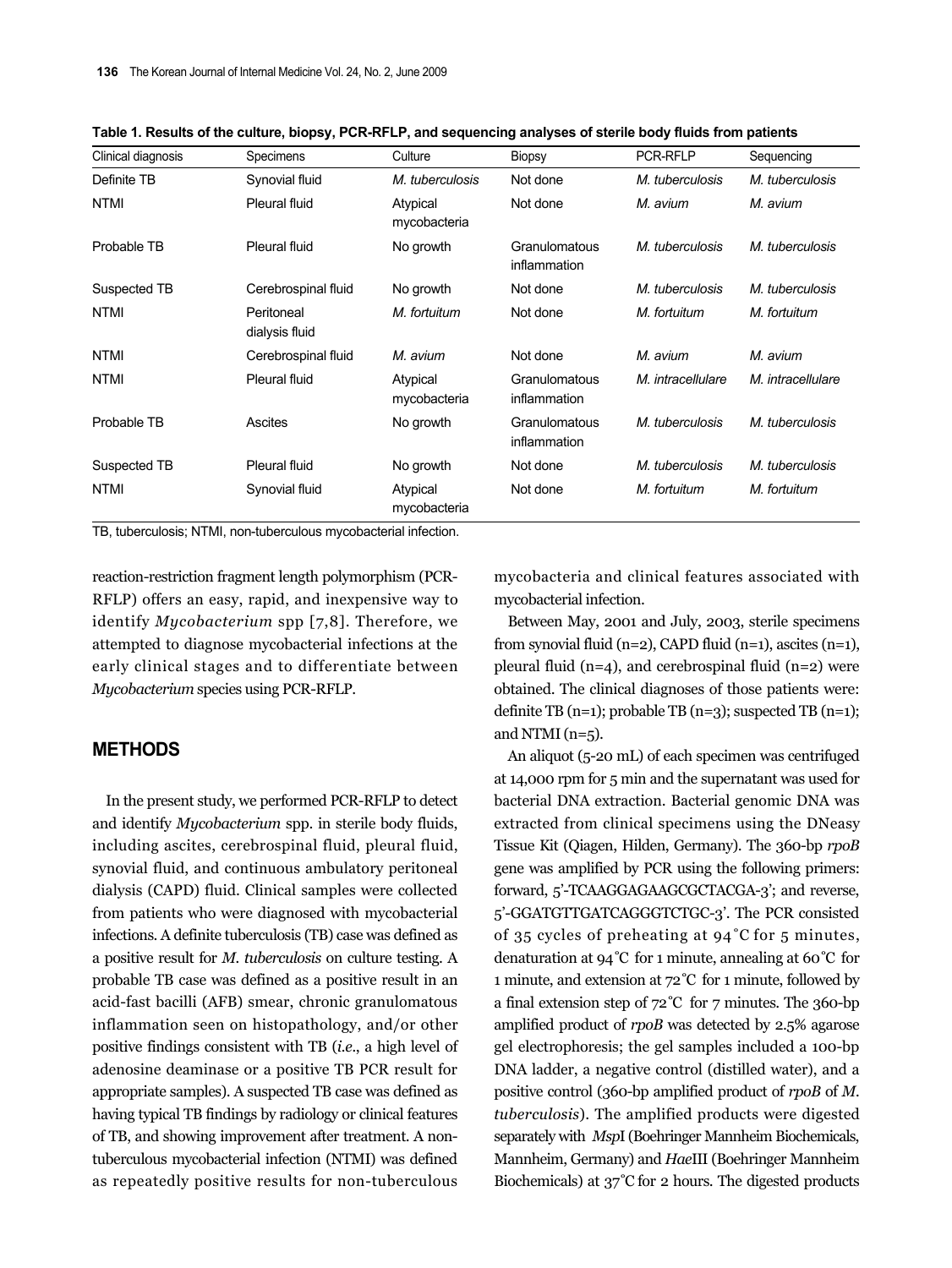

**Figure 1.** PCR-RFLP analyses of mycobacterial species. (A) PCR-RFLP patterns with *Msp*I. (B) PCR-RFLP patterns with *Hae*III. Lane 1, DNA size marker (50-bp ladder); lane 2, *M. avium*; lane 3, *M. chelonae*; lane 4, *M. fortuitum*; lane 5, *M. gordonae*; lane 6, *M. intracellulare*; lane 7, *M. kansasii*; lane 8, *M. tuberculosis*.

were separated by 4% agarose gel electrophoresis at 50 V for 2 hours; the gel samples included a 50-bp DNA ladder, a negative control (distilled water), and the digested products of *M. avium*, *M. chelonae*, *M. fortuitum*, M. gordonae, *M. intracellulare*, *M. kansasii*, and *M. tuberculosis* (Fig. 1). Reference strains that had been identified by conventional biochemical testing and *rpoB* sequencing were provided by the Department of Microbiology, Yonsei University College of Medicine [9]. For each specimen, the results of the culture tests, histologic tests, and clinical diagnoses were compared with the results of the PCR-RFLP analysis.

The DNA sequence of the PCR-amplified *rpoB* gene was analyzed using an *rpoB* primer and a DNA sequence analyzer. Species identification by DNA sequence analysis was compared with that achieved by PCR-RFLP.

#### **RESULTS**

PCR-RFLP results using 10 clinical samples such as ascites, cerebrospinal fluid, pleural fluid, synovial fluid, and CAPD fluid from subjects who were suspected of having mycobacterial infections were identical to the PCR-RFLP results of *M. tuberculosis*, *M. fortuitum*, *M. intracellulare* or *M. avium* (Table 1). PCR-RFLP results using the three culture-proven samples coincided with the results of culture test including *M. tuberculosis*, *M. fortuitum* and *M. avium*. In the other seven samples that were not identified by culture, the PCR-RFLP results provided the precise identification of each *Mycobacterium* spp. All of 2 probable and 2 suspected TB cases showed PCR-RFLP results consistent with *M. tuberculosis*. PCR-RFLP results of 3 NTMI cases known partially as atypical mycobacterium by culture test were consistent with *M. avium*, *M. intracellulare* or *M. fortuitum* respectively. In

all cases the results of PCR-RFLP were also identical with those from sequencing.

## **DISCUSSION**

Currently, laboratory diagnosis of *Mycobacterium* spp. infection is made primarily using smear tests and culturing. The advantage of the smear test is that the results can be obtained rapidly. However, since mycobacterial concentrations of  $5\times10^3$  to  $1\times10^4/\text{mL}$  are required for the isolation procedure, the sensitivity of this test is low and the results may vary depending on the examiner [8- 11]. It has been reported that 30-50% of culture-positive sputum samples show positive results [8-11]. Although the sensitivity of the *Mycobacterium* spp. culture test is relatively high, it takes 4-8 weeks to obtain the results, which means that treatment may be delayed and the bacteria may be transmitted to other people. Other shortcomings of these tests are that: 1) during the pretreatment process, *Mycobacterium* spp. may be killed; and 2) the pathogen isolation rate is relatively low in treated patients. In recent years, molecular methods for identifying bacteria (*e.g.*, PCR) have been introduced. These methods overcome the shortcomings of the smear and culture tests, while maintaining high levels of sensitivity and specificity [8-11].

In the present study, we examined whether PCR-RFLP using the *rpoB* gene could detect and differentiate between mycobacterial strains present in sterile body fluids. PCR-RFLP was performed on 10 clinical specimens, which included synovial fluid, CAPD fluid, ascites, pleural fluid, and cerebrospinal fluid. All of the patients were diagnosed as having or suspected of having *Mycobacterium* infection, as confirmed by PCR of the *rpoB* gene. With regard to the differentiation of mycobacterial strains, for